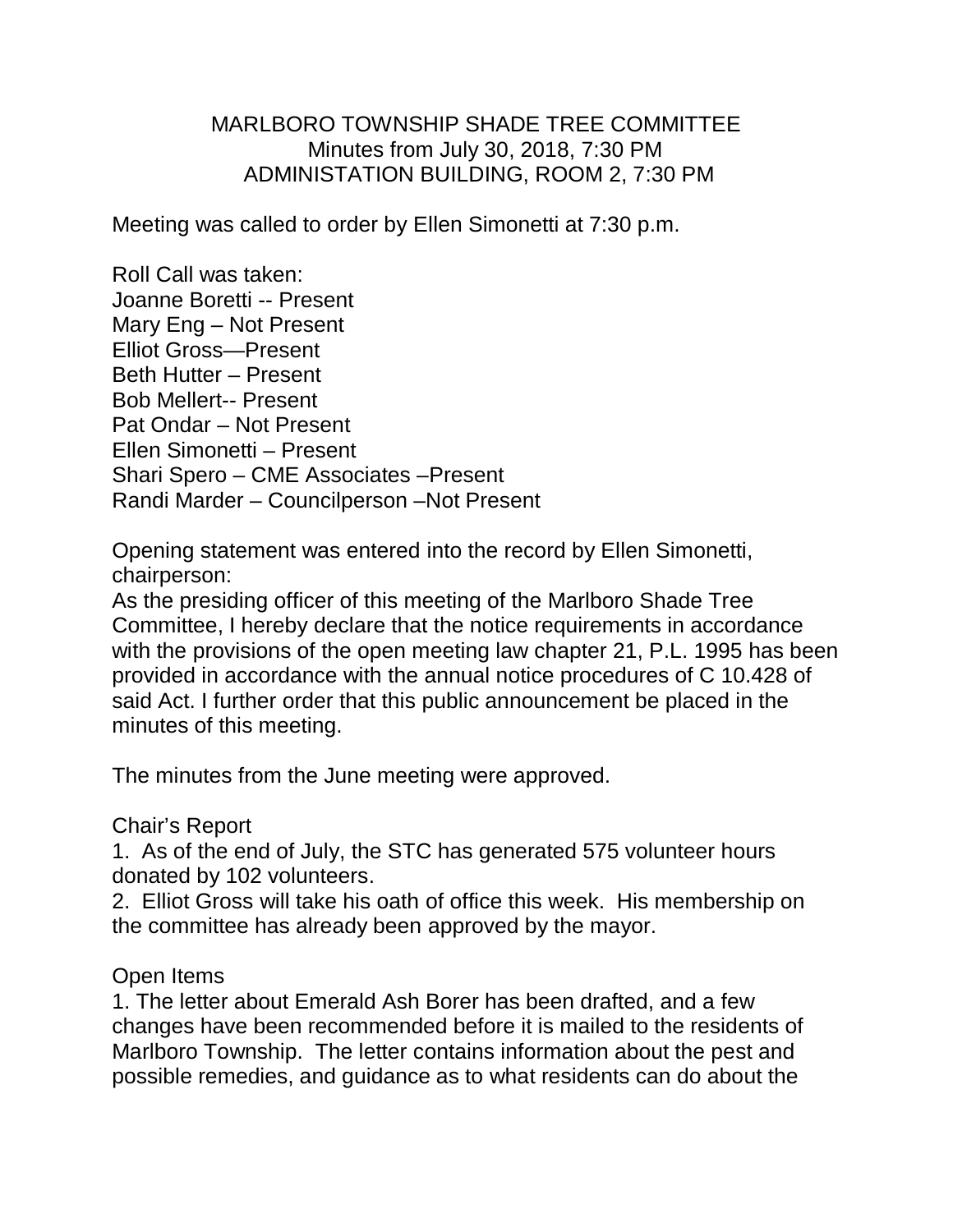problem. Joanne Boretti and Shari Spero will follow up with Jon Capp of the Township administration.

2. The STC budget for 2019 is being developed. Several additions to the Community Garden section were suggested. The Chair will be working with the township to put the document in proper form.

3. Marlboro Day is September 16, from 1:00 to 4:00. Set-up begins at 1:00 p.m.

## Community Garden

1. A two-day training program for maintaining a monarch butterfly way station has been approved for one member of the committee. Joanne Boretti will attend on August 27 and 28 in Freehold.

2. The committee suggested requesting three cubic yards of brown shredded hardwood mulch for use in the perennial gardens. Ellen Simonetti will look at one possible source to evaluate the quality of the product.

3. Rohan Patel of Marlboro Boy Scout Troop 85 has offered to build a pergola for the garden as his Eagle Scout project. Several approvals will be necessary before the plan can be implemented.

4. New locks have been suggested for the garden to make access easier and more secure. More information will be available at the next meeting. 5. A realtor's box is being sought for the garden brochure recently

developed by Jane Sims, a member of the garden.

6. Members of the committee were asked to look closely at the Rules and Regulations for the garden, and to note where changes may be warranted. This will be on the agenda for discussion at the next meeting.

7. Attendance at the Open Gates event hosted by the Master Gardeners on July 14 is as follows: 12 Marlboro Community Gardeners, 10 members of the general public, and two visiting Master Gardeners. Four new applications for membership in next year's garden were received in response to the event.

8. Ellen Simonetti will explore the possibility of assisting members with purchases of garlic and soil amendments.

9. The next Pot-luck will be held Sunday, August 26, from 1:00 to 3:00 p.m. in the garden.

Next meeting